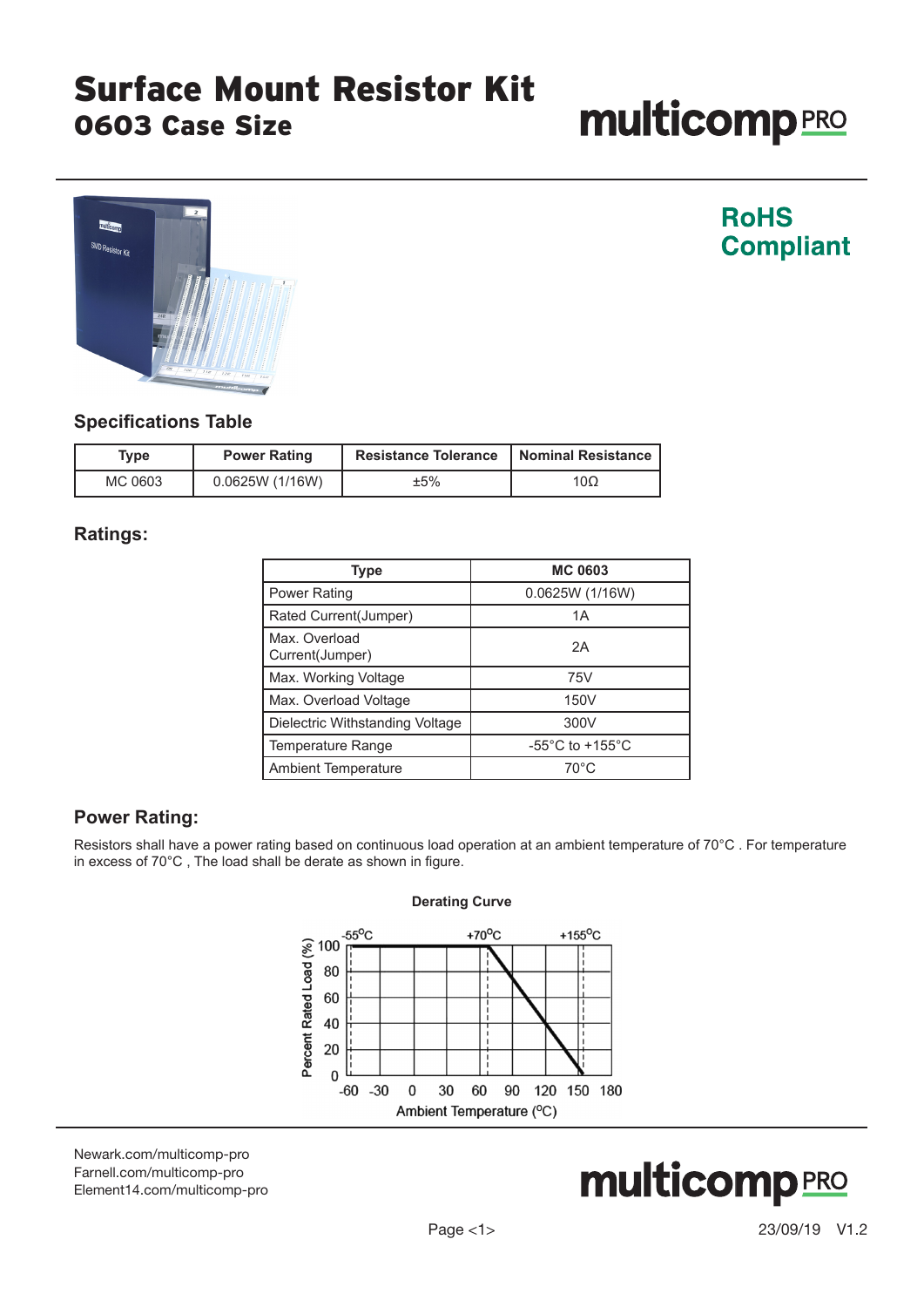# **multicomp**PRO

#### **Nominal Resistance:**

Effective figures of nominal resistance shall be in accordance with E-24 and E-96 series E-96 series for 1 % and E-24 series for 2 % and 5 %

#### **Construction:**



#### **Power Rating and Dimensions:**



#### **Dimension:**

|             |             | Dimension (mm)   |             |              |             |
|-------------|-------------|------------------|-------------|--------------|-------------|
| <b>Type</b> | $L \pm 0.1$ | $W + 0.15 / 0.1$ | $H \pm 0.1$ | $21 \pm 0.2$ | $2 \pm 0.2$ |
| MC 0603     | 1.6         | 0.8              | 0.45        | 0.3          | 0.3         |

#### **Power Rating:**

| <b>Type</b> | Power Rating at 70°C | <b>Tolerance</b> | <b>Resistance</b>                | <b>Standard Series</b> |
|-------------|----------------------|------------------|----------------------------------|------------------------|
| MC 0603     |                      | Jumper           | $< 50 \text{m}\Omega$            | $E-6$                  |
|             | 0.0625W (1/16W)      | $\pm$ $\degree$  | $10\Omega \sim 1 \text{M}\Omega$ |                        |

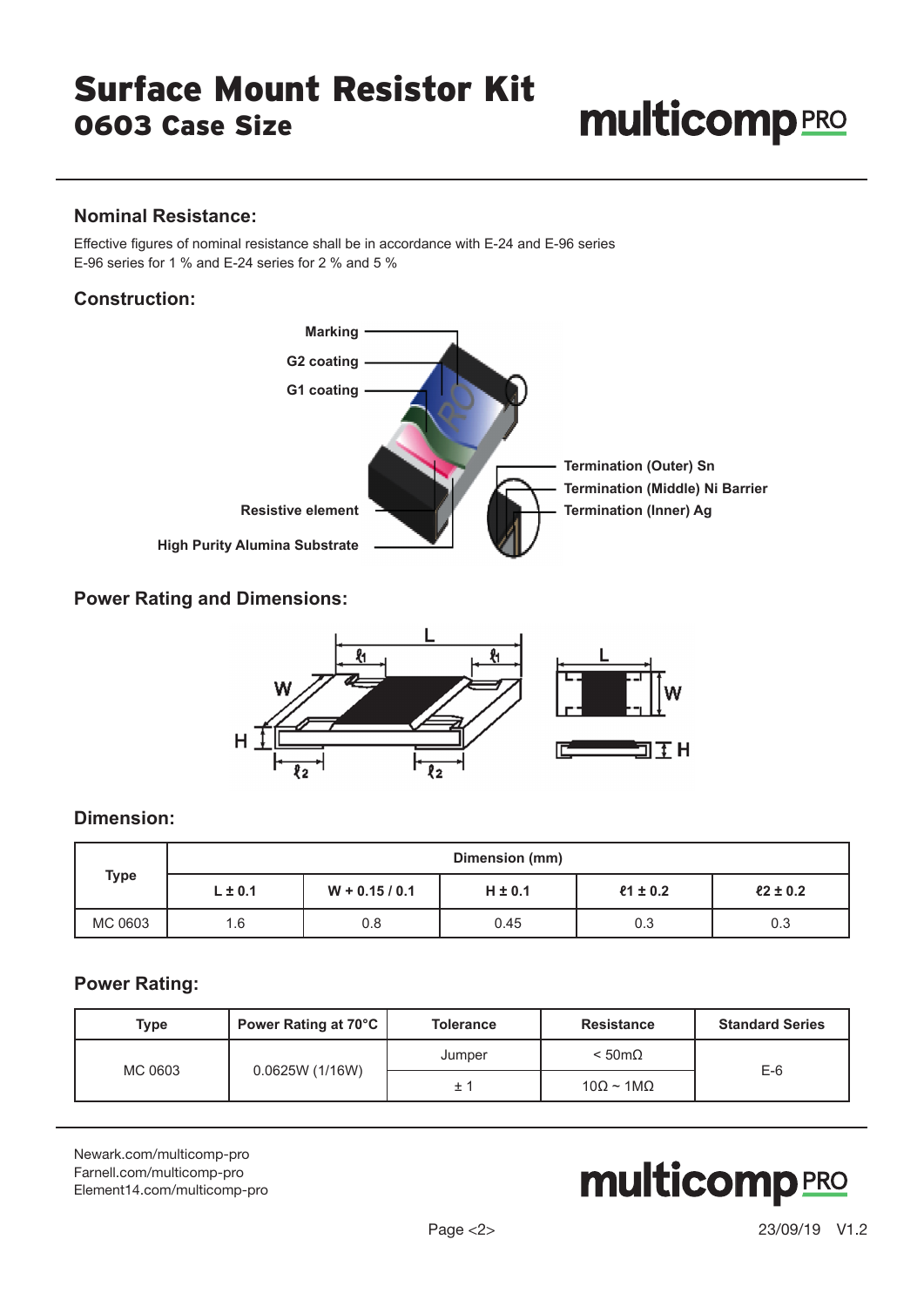#### **Performance Specification :**

| <b>Characteristics</b>             | Limits                                                                                                                   | <b>Test Methods</b><br>(JIS C 5201-1)                                                                                                                                                                                                                                                                                                                                                                                                                                                                                                                                                                                                                                                                                                                                                                              |
|------------------------------------|--------------------------------------------------------------------------------------------------------------------------|--------------------------------------------------------------------------------------------------------------------------------------------------------------------------------------------------------------------------------------------------------------------------------------------------------------------------------------------------------------------------------------------------------------------------------------------------------------------------------------------------------------------------------------------------------------------------------------------------------------------------------------------------------------------------------------------------------------------------------------------------------------------------------------------------------------------|
| Insulation resistance              | 1,000 M $\Omega$ or more                                                                                                 | Apply 500V DC between protective coating and termination<br>for 1 min, then measure                                                                                                                                                                                                                                                                                                                                                                                                                                                                                                                                                                                                                                                                                                                                |
| Dielectric withstanding<br>voltage | No evidence of flashover<br>mechanical damage, arcing or<br>insulation break down                                        | Apply 300V AC between protective coating and termination<br>for 1 minute                                                                                                                                                                                                                                                                                                                                                                                                                                                                                                                                                                                                                                                                                                                                           |
| Temperature coefficient            | $1\Omega - 10\Omega$ : ± 400 PPM/°C<br>$11\Omega - 100\Omega$ : ± 200 PPM/°C<br>$>100$ Ω : ± 100 PPM/°C                  | Natural resistance change per temp. degree centigrade.<br>$R_2 - R_1$<br>$\frac{\sqrt{2}}{2}$ × 10 <sup>6</sup> (PPM/°C)<br>$R_1(t_2-t_1)$<br>$R_1$ : Resistance value at room temperature (t1)<br>$R_2$ : Resistance value at room temp. plus 100°C (t2)                                                                                                                                                                                                                                                                                                                                                                                                                                                                                                                                                          |
| Short time overload                | Resistance change rate is<br>$±$ (2% + 0.1Ω) Max.                                                                        | Permanent resistance change after the application of a<br>potential of 2.5 times RCWV for 5 seconds                                                                                                                                                                                                                                                                                                                                                                                                                                                                                                                                                                                                                                                                                                                |
| Solderability                      | 95 % coverage Min.                                                                                                       | Test temperature of solder : $245 \pm 3^{\circ}$ C<br>Dwell time in solder : $2 \sim 3$ seconds                                                                                                                                                                                                                                                                                                                                                                                                                                                                                                                                                                                                                                                                                                                    |
| Soldering temp.<br>Reference       | Electrical characteristics shall<br>be satisfied. Without distinct<br>deformation in appearance.<br>(95 % coverage Min.) | Wave soldering condition: (2 cycles Max.)<br>Pre-heat: $100^{\circ}$ C to $120^{\circ}$ C, $30 \pm 5$ sec.<br>Suggestion solder temp.: 235°C to 255°C, 10 sec. (Max.)<br>Peak temp.: 260°C<br>Reflow soldering condition: (2 cycles Max.)<br>Pre-heat: 150°C to 180°C, 90°C to 120 sec.<br>Suggestion solder temp.: 235°C to 255°C, 20 to 40 sec.<br>Peak temp.: 260°C<br>$(^{\circ}\mathrm{C})$<br>Peak: 260°C (Max) ---------<br>250<br>$235^{\circ}$ C ~ $255^{\circ}$ C --<br>200<br><b>Pre Heating Zone</b><br>180 °C<br>150 °C.<br>150<br>$90 - 120$ sec<br>100<br>20~40 sec<br><b>Soldering Zone</b><br>50<br>Heating time<br>Temperature profile for avaluation<br>Hand soldering condition:<br>The soldering iron tip temperature should be less than<br>300°C and maximum contract time should be 5 sec. |

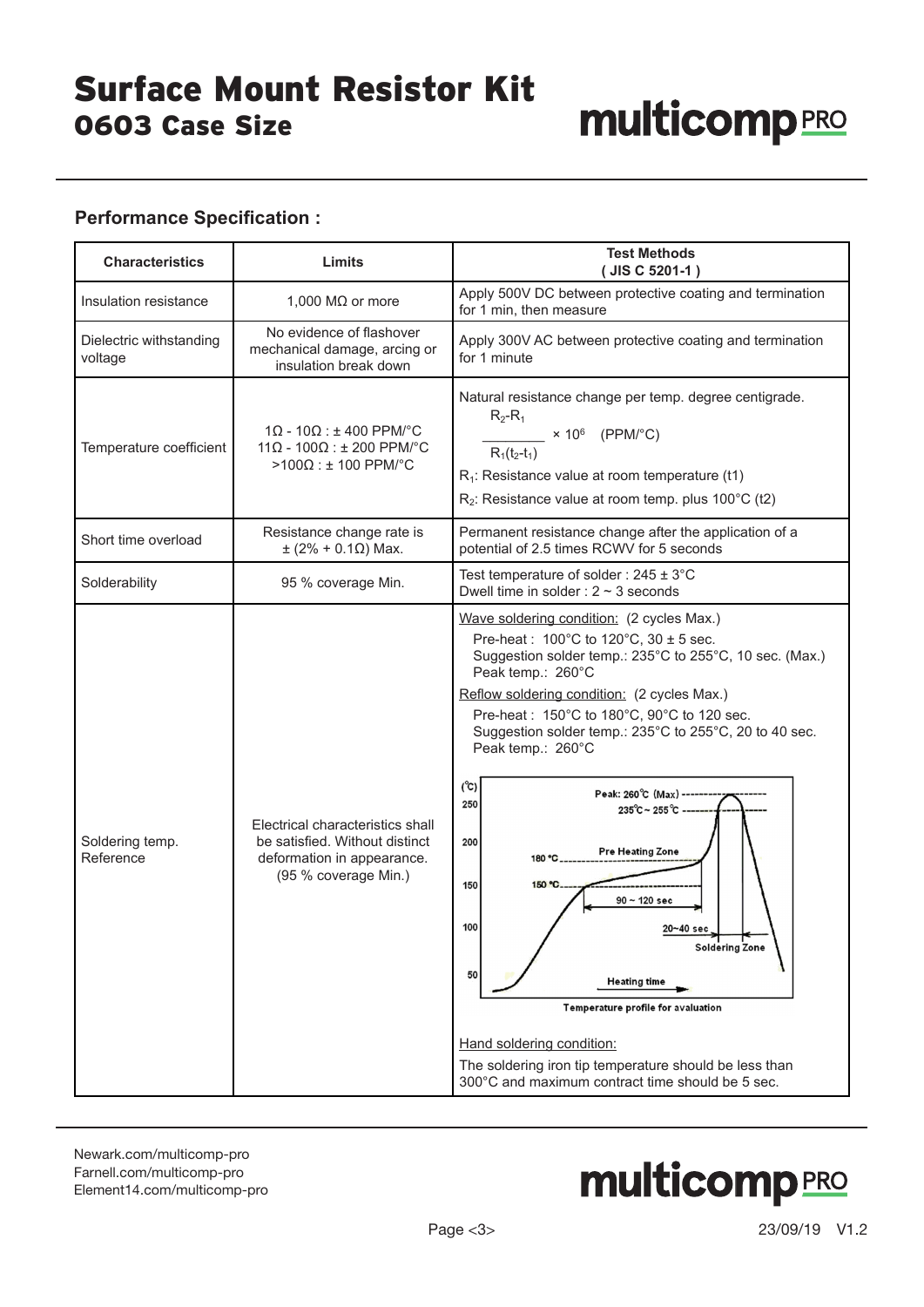## **multicomp**PRO

| <b>Characteristics</b> | Limits                                             |                                                                                                                                                                      | <b>Test Methods</b><br>(JIS C 5201-1)                                                                                         |               |
|------------------------|----------------------------------------------------|----------------------------------------------------------------------------------------------------------------------------------------------------------------------|-------------------------------------------------------------------------------------------------------------------------------|---------------|
| Soldering<br>Heat      | Resistance change rate is:<br>$±$ (1% +0.05Ω) Max. |                                                                                                                                                                      | Dip the resistor into a solder bath having<br>a temperature of $260^{\circ}$ C ±3 $^{\circ}$ C and hold it for 10 ±1 seconds. |               |
|                        |                                                    | Resistance change after continuous<br>5 cycles for duty cycle specified below :                                                                                      |                                                                                                                               |               |
|                        | Resistance change rate is<br>$±$ (1% +0.05Ω) Max.  | <b>Step</b>                                                                                                                                                          | <b>Temperature</b>                                                                                                            | <b>Time</b>   |
| Temperature cycling    |                                                    | 1                                                                                                                                                                    | $-55^{\circ}$ C ± 3 $^{\circ}$ C                                                                                              | 30 mins       |
|                        |                                                    | 2                                                                                                                                                                    | Room temp.                                                                                                                    | 10 to 15 mins |
|                        |                                                    | 3                                                                                                                                                                    | +155 $^{\circ}$ C ± 2 $^{\circ}$ C                                                                                            | 30 mins       |
|                        |                                                    | 4                                                                                                                                                                    | Room temp.                                                                                                                    | 10 to 15 mins |
| Load life in humidity  | Resistance change rate is<br>$±$ (3% +0.1Ω) Max.   | Resistance change after 1,000 hours<br>(1.5 hours "on", 0.5 hour "off") at RCWV<br>in a humidity chamber controlled at<br>40°C ±2°C and 90 to 95 % relative humidity |                                                                                                                               |               |
| Load Life              | Resistance change rate is<br>$±$ (3% +0.1Ω) Max.   | Permanent resistance change after 1,000 hours operating<br>at RCWV, with duty cycle of (1.5 hours"on", 0.5 hour"off") at<br>70°C ±2°C ambient                        |                                                                                                                               |               |
| Terminal bending       | Resistance change rate is<br>$±$ (1% +0.05Ω) Max.  | Twist of Test Board:<br>$Y/X = 5/90$ mm for 10 seconds                                                                                                               |                                                                                                                               |               |

#### **Kit resistors:**

**Insert for Chip Kit**